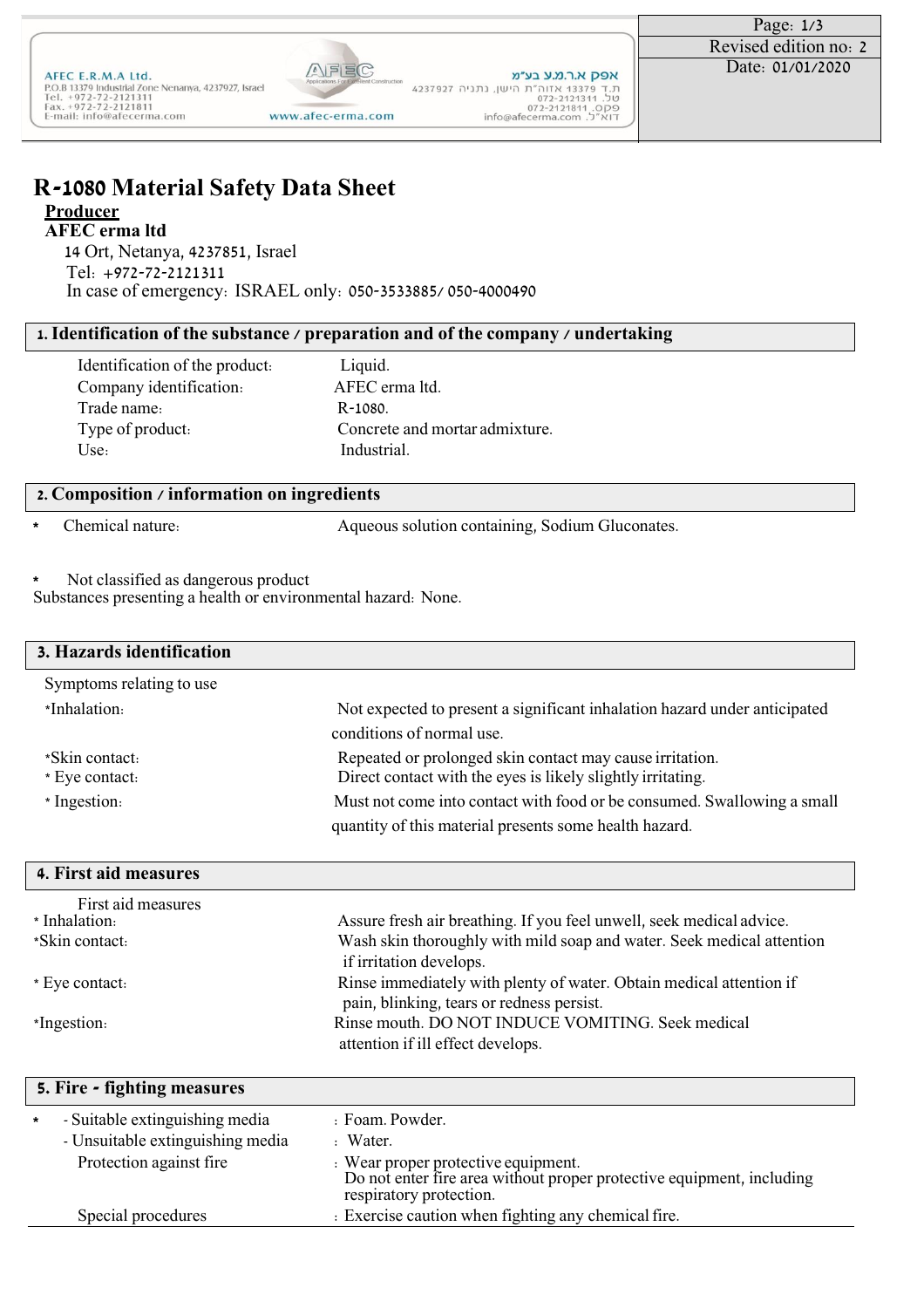|                                                                                                                                                            |                                                              |                                                                                                                           | Page: $2/3$           |
|------------------------------------------------------------------------------------------------------------------------------------------------------------|--------------------------------------------------------------|---------------------------------------------------------------------------------------------------------------------------|-----------------------|
|                                                                                                                                                            |                                                              |                                                                                                                           | Revised edition no: 2 |
| AFEC E.R.M.A Ltd.<br>P.O.B 13379 Industrial Zone Nenanya, 4237927, Israel<br>Tel. $+972-72-2121311$<br>$Fax. +972-72-2121811$<br>E-mail: info@afecerma.com | Applications For Excellent Construction<br>www.afec-erma.com | אפק א.ר.מ.ע בע״מ<br>ת.ד 13379 אזוה"ת הישן, נתניה 4237927<br>072-2121311.00<br>072-2121811.OP9<br>info@afecerma.com .ウ"AIT | Date: 01/01/2020      |

|         | <b>6. Accidental release measures</b> |                                                                                                                                                                                                                                                                                                                  |  |
|---------|---------------------------------------|------------------------------------------------------------------------------------------------------------------------------------------------------------------------------------------------------------------------------------------------------------------------------------------------------------------|--|
|         | Personal precautions                  | : Equip cleanup crew with proper protection.                                                                                                                                                                                                                                                                     |  |
|         | <b>Environmental precautions</b>      | : Prevent entry to sewers and public waters. Notify authorities if liquid enters<br>sewers or public waters.                                                                                                                                                                                                     |  |
| $\star$ | Clean up methods                      | : Clean up any spills as soon as possible, using an absorbent material to collect it. Use suitable disposal containers.                                                                                                                                                                                          |  |
|         | 7. Handling and storage               |                                                                                                                                                                                                                                                                                                                  |  |
|         | Storage:                              | Store in dry, well-ventilated area. Keep container closed when not in use.<br>$\mathcal{A}$ and a set of the set of the set of the set of the set of the set of the set of the set of the set of the set of the set of the set of the set of the set of the set of the set of the set of the set of the set of t |  |

Handling: Eliminate quickly from the eyes, to clean the skin and clothing. Wash hands and other exposed areas with mild soap and water before eat, drink or smoke and when leaving work.

|                               | 8. Exposure controls / personal protection                                                                              |  |
|-------------------------------|-------------------------------------------------------------------------------------------------------------------------|--|
| Personal protection           |                                                                                                                         |  |
| - Respiratory protection.     | No special respiratory protection equipment is recommended under normal<br>conditions of use with adequate ventilation. |  |
| ¥.<br>- Hand protection.      | Wear suitable gloves resistant to chemical penetration of standard material<br>nitrile.                                 |  |
| - Skin protection.<br>$\star$ | Wear long sleeves, clothes that covers well.                                                                            |  |
| - Eye protection:             | Safety glasses.                                                                                                         |  |
| - Ingestion:                  | When using, do not eat, drink or smoke.                                                                                 |  |
| Industrial hygiene:           | Provide local exhaust or general room ventilation.                                                                      |  |

# **9. Physical and chemical properties**

| Physical state at 20 $\,^{\circ}\mathrm{C}$ . | Liquid.                         |
|-----------------------------------------------|---------------------------------|
| Color:                                        | Clear                           |
| Odor:                                         | Characteristic.                 |
| pH value:                                     | $6 \pm 2$                       |
| Density:                                      | $1,12 \pm 0,02$                 |
| Dry extract:                                  | $20 + 1\%$                      |
| Solubility in water:                          | Very good.                      |
|                                               |                                 |
| 10. Stability and reactivity                  |                                 |
| Hazardous reactions                           | : None under normal conditions. |
| Hazardous properties                          | : None under normal conditions. |
|                                               |                                 |
| 11. Toxicological information                 |                                 |
| Rat oral LD50 [mg/kg]                         | : No data available.            |
|                                               |                                 |
| 12. Ecological information                    |                                 |
| $LC$ 50-96 Hour - fish $[mg/l]$               | : No data available.            |